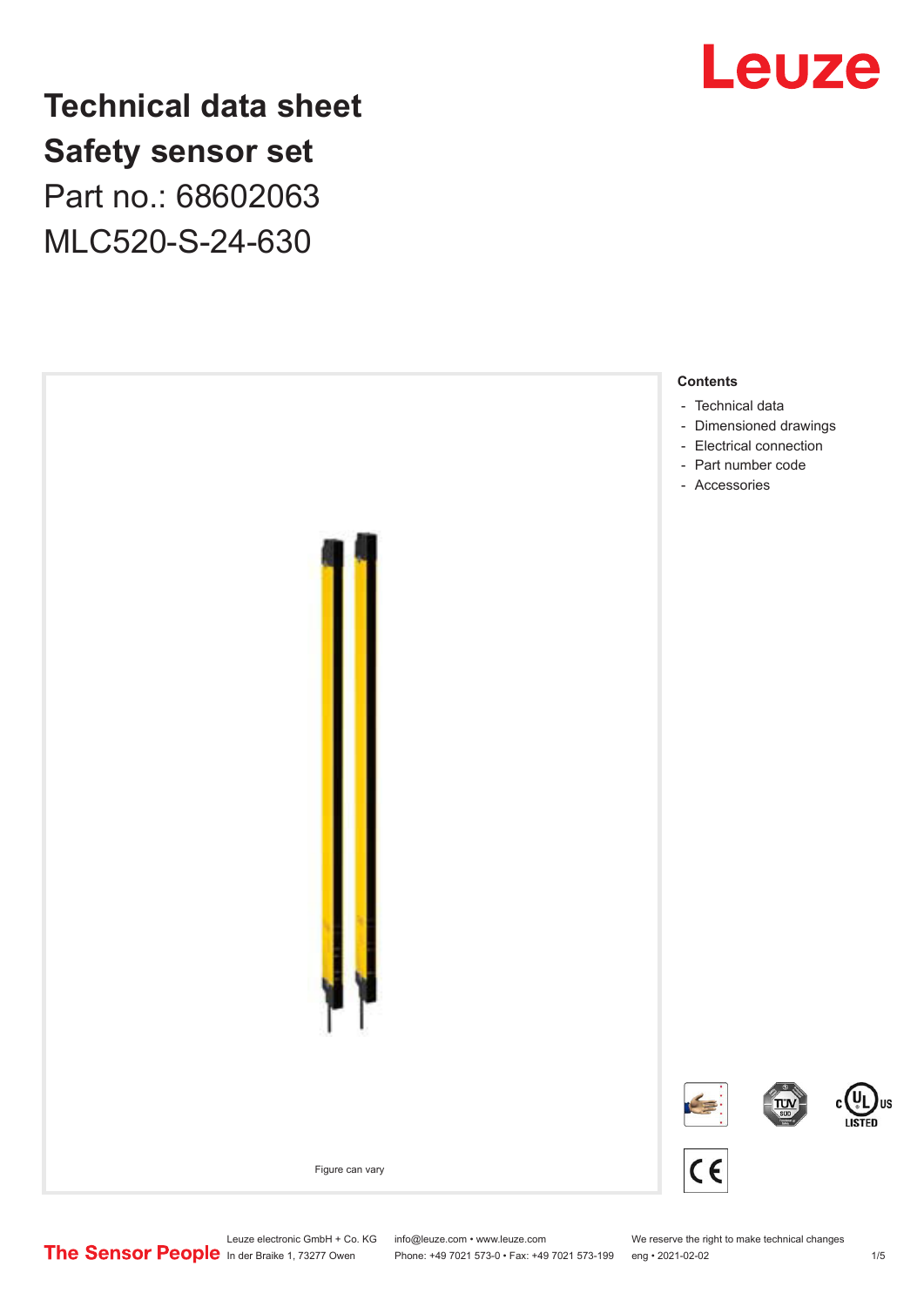### <span id="page-1-0"></span>**Technical data**

### **Basic data**

| <b>Series</b> | <b>MLC 520S</b>                 |
|---------------|---------------------------------|
| Device type   | Set (transmitter and receiver)  |
| Contains      | 4x BT-MLC-S-O mounting brackets |
|               | 6x BT-MLC-S-C mounting brackets |
| Application   | Hand protection                 |
|               |                                 |

### **Functions**

**Functions** Automatic start/restart Contactor monitoring (EDM) Start/restart interlock (RES)

#### **Characteristic parameters**

| <b>Type</b>            | 4, IEC/EN 61496          |
|------------------------|--------------------------|
| <b>SIL</b>             | 3, IEC 61508             |
| <b>SILCL</b>           | 3, IEC/EN 62061          |
| Performance Level (PL) | e, EN ISO 13849-1        |
| $PFH_{n}$              | $2,64E-09$ per hour      |
| Mission time $T_M$     | 20 years, EN ISO 13849-1 |
| Category               | 4, EN ISO 13849          |

#### **Protective field data**

| <b>Resolution</b>              | 24 mm  |
|--------------------------------|--------|
| <b>Protective field height</b> | 630 mm |
| <b>Operating range</b>         | 0.26m  |

#### **Optical data**

| <b>Number of beams</b>          | 33 Piece(s)                                  |
|---------------------------------|----------------------------------------------|
| Synchronization                 | Optical between transmitter and receiver     |
| Light source                    | LED. Infrared                                |
| <b>LED light wavelength</b>     | 850 nm                                       |
| <b>Transmitted-signal shape</b> | Pulsed                                       |
| LED risk group                  | Exempt group (in acc. with EN<br>62471:2008) |

#### **Electrical data**

**Protective circuit COVER COVER PROTECTION** Short circuit protected

**Performance data** Supply voltage  $U_B$ 

24 V, DC, -20 ... 20 %

#### **Outputs**

**Number of safety-related switching outputs (OSSDs)** 2 Piece(s)

| Safety-related switching outputs |                                      |  |
|----------------------------------|--------------------------------------|--|
| Type                             | Safety-related switching output OSSD |  |

| Switching voltage high, min. | 18 V       |
|------------------------------|------------|
| Switching voltage low, max.  | 2.5V       |
| Switching voltage, typ.      | 22.5V      |
| Voltage type                 | DC.        |
| Load inductivity             | $2,000$ µH |
| Load capacity                | 1 uF       |
| Residual current, max.       | 200 mA     |
| Residual current, typ.       | 2 mA       |

#### **Safety-related switching output 1 Assignment** Receiver device connection, pin 2 **Switching element** Transistor, PNP

|                 | Safety-related switching output 2 |                                   |
|-----------------|-----------------------------------|-----------------------------------|
|                 | Assignment                        | Receiver device connection, pin 4 |
|                 | <b>Switching element</b>          | Transistor, PNP                   |
|                 |                                   |                                   |
| <b>Timing</b>   |                                   |                                   |
|                 | Response time                     | $10 \text{ ms}$                   |
|                 | <b>Connection</b>                 |                                   |
|                 | <b>Number of connections</b>      | 2 Piece(s)                        |
|                 |                                   |                                   |
|                 | <b>Connection 1</b>               |                                   |
|                 | <b>Function</b>                   | Transmitter device connection     |
|                 | <b>Type of connection</b>         | Cable with connector              |
|                 | Cable length                      | 160 mm                            |
|                 | <b>Sheathing material</b>         | <b>PUR</b>                        |
|                 | <b>Thread size</b>                | M <sub>12</sub>                   |
| <b>Material</b> |                                   | Plastic                           |
|                 | No. of pins                       | $5 - pin$                         |
|                 |                                   |                                   |
|                 | <b>Connection 2</b>               |                                   |
|                 | <b>Function</b>                   | Receiver device connection        |
|                 | <b>Type of connection</b>         | Cable with connector              |
|                 | <b>Cable length</b>               | 160 mm                            |
|                 | <b>Sheathing material</b>         | <b>PUR</b>                        |
|                 | <b>Thread size</b>                | M12                               |
| <b>Material</b> |                                   | Plastic                           |
|                 | No. of pins                       | 5-pin                             |
|                 |                                   |                                   |
|                 | <b>Mechanical data</b>            |                                   |
|                 | Dimension (W x H x L)             | 15.4 mm x 630 mm x 32.6 mm        |
|                 | <b>Housing material</b>           | Metal                             |
|                 | <b>Metal housing</b>              | Aluminum                          |
|                 | Lens cover material               | Plastic / PMMA                    |
|                 | <b>Material of end caps</b>       | Plastic                           |
| Net weight      |                                   | 3,200q                            |
|                 | <b>Housing color</b>              | Yellow, RAL 1021                  |
|                 | Type of fastening                 | C-shaped mounting bracket         |
|                 |                                   | L-shaped mounting bracket         |
|                 |                                   | O-shaped mounting bracket         |
|                 |                                   |                                   |
|                 | <b>Environmental data</b>         |                                   |
|                 |                                   | $-0.0$                            |

| Ambient temperature, operation     | $-10$ 55 °C |
|------------------------------------|-------------|
| Ambient temperature, storage       | $-3070 °C$  |
| Relative humidity (non-condensing) | 1595%       |

### **Certifications**

| Degree of protection        | IP 65                |
|-----------------------------|----------------------|
| <b>Protection class</b>     | Ш                    |
| <b>Certifications</b>       | TÜV Süd              |
| <b>Vibration resistance</b> | $50 \text{ m/s}^2$   |
| <b>Shock resistance</b>     | $98.1 \text{ m/s}^2$ |
| <b>US patents</b>           | US 6,418,546 B       |

Leuze electronic GmbH + Co. KG info@leuze.com • www.leuze.com We reserve the right to make technical changes<br>
The Sensor People in der Braike 1, 73277 Owen Phone: +49 7021 573-0 • Fax: +49 7021 573-199 eng • 2021-02-02

## Leuze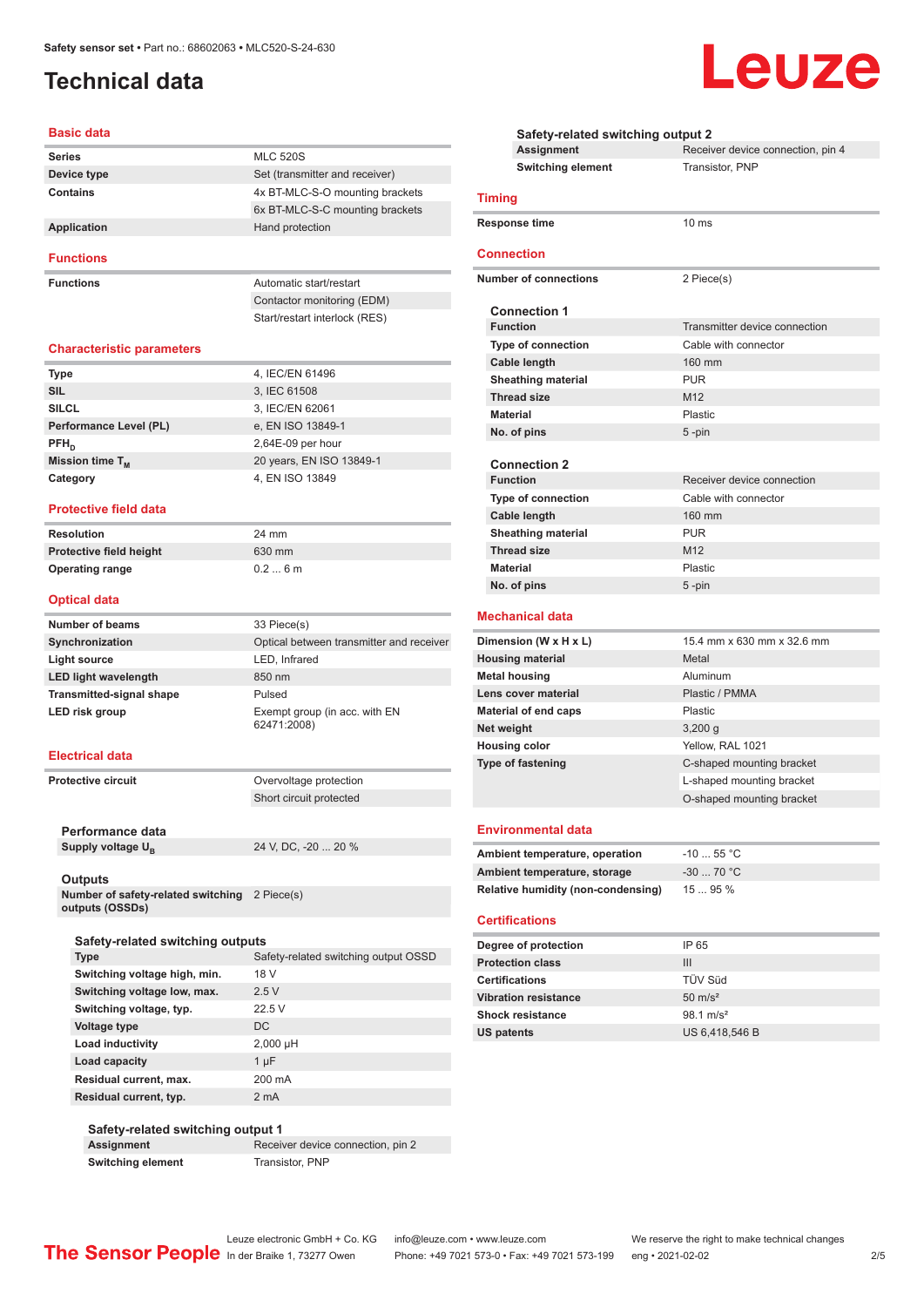### <span id="page-2-0"></span>**Technical data**

| <b>Customs tariff number</b> | 85365019 |
|------------------------------|----------|
| eCl@ss 5.1.4                 | 27272704 |
| eCl@ss 8.0                   | 27272704 |
| eCl@ss 9.0                   | 27272704 |
| eCl@ss 10.0                  | 27272704 |
| eCl@ss 11.0                  | 27272704 |
| <b>ETIM 5.0</b>              | EC002549 |
| <b>ETIM 6.0</b>              | EC002549 |
| <b>ETIM 7.0</b>              | EC002549 |

### **Dimensioned drawings**

All dimensions in millimeters

Dimensions of transmitter and receiver



L Length/protective field height

### **Electrical connection**

| <b>Connection 1</b>       | <b>Transmitter</b>            |
|---------------------------|-------------------------------|
| <b>Function</b>           | Transmitter device connection |
| Type of connection        | Cable with connector          |
| Cable length              | 160 mm                        |
| <b>Sheathing material</b> | <b>PUR</b>                    |
| Cable color               | <b>Black</b>                  |
| <b>Thread size</b>        | M12                           |
| <b>Type</b>               | Male                          |
| <b>Material</b>           | Plastic                       |
| No. of pins               | $5 - pin$                     |
| Encoding                  | A-coded                       |
| <b>Connector housing</b>  | <b>FE/SHIELD</b>              |

Leuze electronic GmbH + Co. KG info@leuze.com • www.leuze.com We reserve the right to make technical changes<br>
The Sensor People in der Braike 1, 73277 Owen Phone: +49 7021 573-0 • Fax: +49 7021 573-199 eng • 2021-02-02 Phone: +49 7021 573-0 • Fax: +49 7021 573-199 eng • 2021-02-02 3/5

Leuze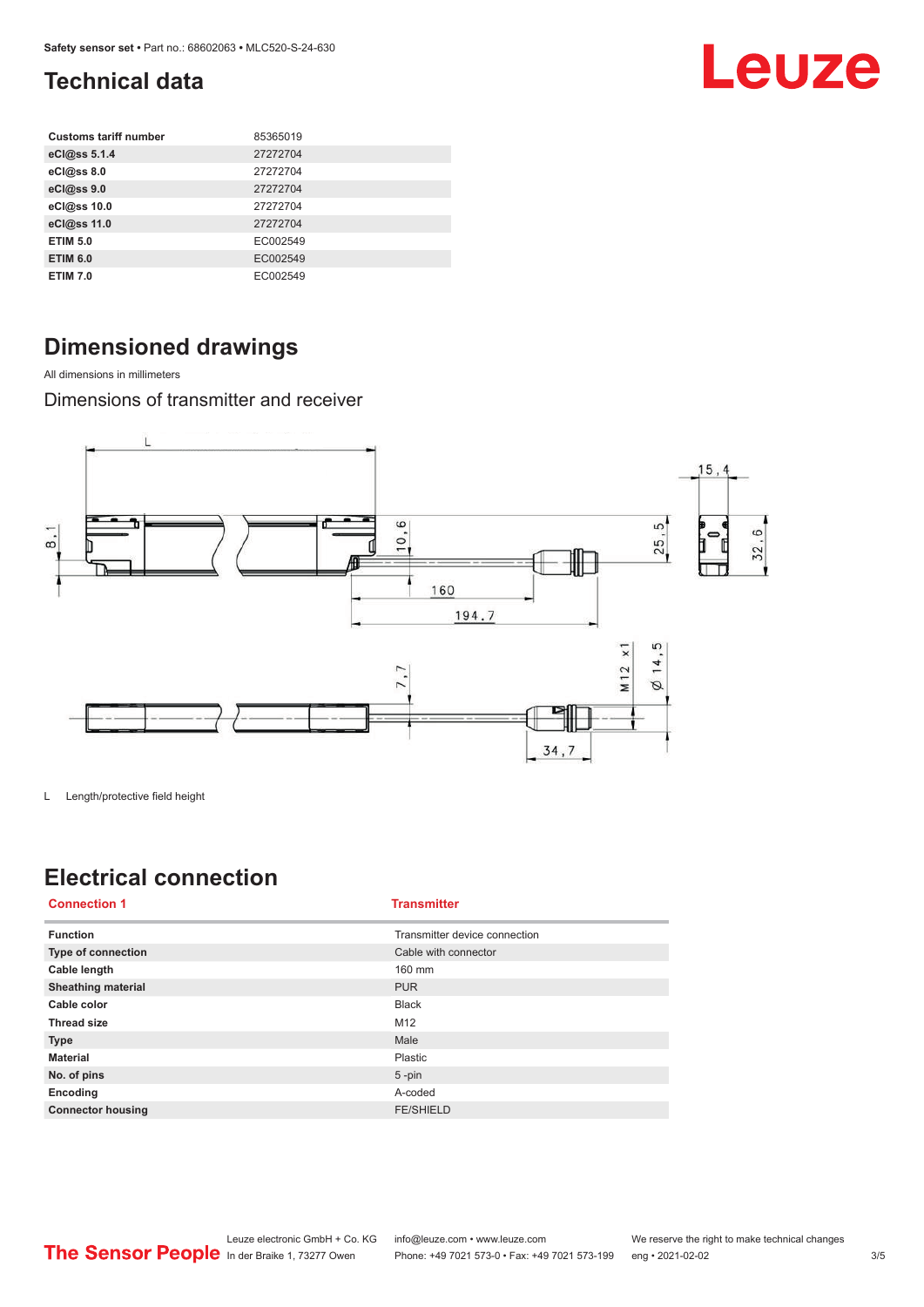### <span id="page-3-0"></span>**Electrical connection**

# Leuze

### **Pin Pin assignment Conductor Conductor Color 1** +24 V DC Brown **2** RESTART SELECTION White **3** 0 V Blue

**4** n.c. Black **5** RESTART SELECTION Gray



### **Connection 2 Receiver**

| <b>Function</b>           | Receiver device connection |
|---------------------------|----------------------------|
| Type of connection        | Cable with connector       |
| Cable length              | 160 mm                     |
| <b>Sheathing material</b> | <b>PUR</b>                 |
| Cable color               | <b>Black</b>               |
| <b>Thread size</b>        | M <sub>12</sub>            |
| <b>Type</b>               | Male                       |
| <b>Material</b>           | Plastic                    |
| No. of pins               | $5$ -pin                   |
| Encoding                  | A-coded                    |
| <b>Connector housing</b>  | <b>FE/SHIELD</b>           |
|                           |                            |

| Pin | <b>Pin assignment</b>    | <b>Conductor color</b> |
|-----|--------------------------|------------------------|
|     | <b>EDM</b>               | <b>Brown</b>           |
|     | OSSD <sub>1</sub>        | White                  |
|     | 0 V                      | <b>Blue</b>            |
| 4   | OSSD <sub>2</sub>        | <b>Black</b>           |
|     | <b>EDM FBK/SELECTION</b> | Gray                   |



### **Part number code**

| Part designation: MLCxxx-ooo-aa-hhhh |                                                                                                 |  |  |  |
|--------------------------------------|-------------------------------------------------------------------------------------------------|--|--|--|
| <b>MLC</b>                           | <b>Safety light curtain</b>                                                                     |  |  |  |
| <b>XXX</b>                           | <b>Series</b><br>520: MLC 520S                                                                  |  |  |  |
| aa                                   | <b>Resolution</b><br>14:14 mm<br>24: 24 mm                                                      |  |  |  |
| hhhh                                 | Protective field height<br>150  1200: from 150 mm to 1200 mm                                    |  |  |  |
| 000                                  | Option<br>S: Slimline version                                                                   |  |  |  |
|                                      | <b>Note</b>                                                                                     |  |  |  |
|                                      | $\&$ A list with all available device types can be found on the Leuze website at www.leuze.com. |  |  |  |